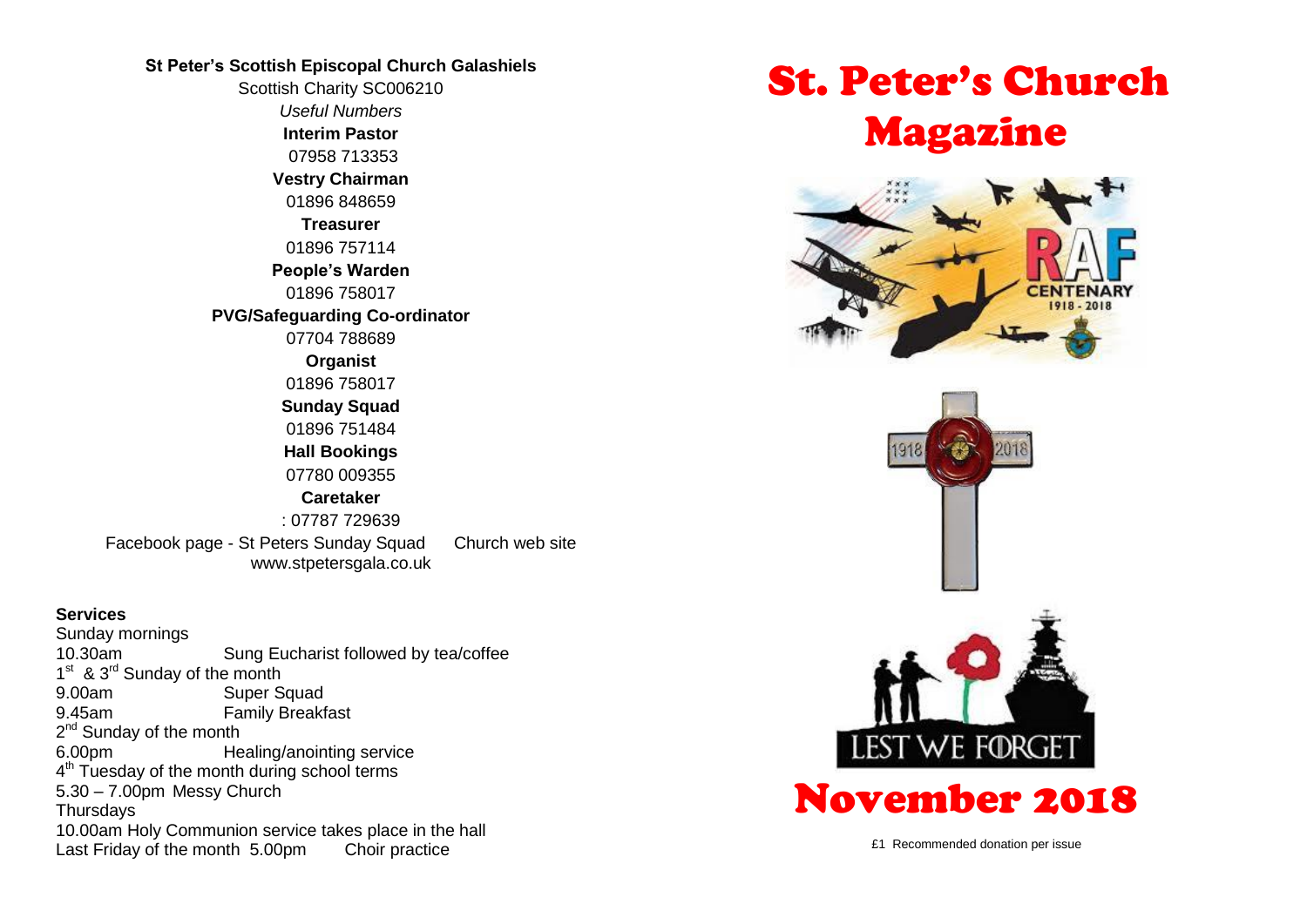### **Shared Leadership Team**

| Susan Boorman | <b>Sheena Cossar</b> | <b>Karen Ellis</b> |
|---------------|----------------------|--------------------|
| John Maltman  | Nancy Muir           | Monica Reynolds    |

#### **Church Diary November**

| Thurs 1 <sup>st</sup>  | 10.00am Communion followed by Study group     |
|------------------------|-----------------------------------------------|
| Sun 4 <sup>th</sup>    | 9.00am Super Squad                            |
|                        | 9.45am Family breakfast                       |
|                        | 10.30am Sung Eucharist, Rev Charles Aitchison |
| Tues 6 <sup>th</sup>   | 7.30pm SLT meeting @ Sheena's                 |
| Wed 7 <sup>th</sup>    | 7.00pm Study group @ Sheena's                 |
| Thurs 8 <sup>th</sup>  | 10am Communion followed by Study group        |
| Sat 10 <sup>th</sup>   | 10.00am Cursillo @ Coldstream                 |
| Sun 11 <sup>th</sup>   | 10.00am short service in St Peter's           |
|                        | 11.00am Armistice Day Remembrance parade at   |
|                        | War Memorial in Galashiels Town centre        |
|                        | 6.00pm Healing service, Rev Andrew Cooper     |
| Mon $12^{th}$          | 7.00pm Bottle top sort                        |
| Wed 14 <sup>th</sup>   | 7.00pm Study group @ Sheena's                 |
| Thurs 15 <sup>th</sup> | 10.00am Communion followed by Study group     |
| Sat 17 <sup>th</sup>   | 12.30pm Soup 'n' Pud lunch                    |
| Sun $18th$             | 10.30 Sung Eucharist including AGM            |
| Wed 21 <sup>st</sup>   | 7.00pm Study group @ Sheena's                 |
| Thurs 22 <sup>nd</sup> | 10.00am Communion followed by Study group     |
| Sun 25th               | 10.30am Sung Eucharist, Rev Sarah Kilbey      |
| Mon $26th$             | 7.00pm Bottle top sort                        |
| Tues 27th              | 5.00pm Messy Church                           |
| Wed 28 <sup>th</sup>   | 7.00pm Study group @ Sheena's                 |
| Thurs 29 <sup>th</sup> | 10.00am Communion followed by Study group     |
| Fri 30 <sup>th</sup>   | 5.00pm Choir Practice                         |

ooooooooooooooooooooooooooooooooooooooooooooooooooooooooooooooooo

# **Notice of AGM – Sunday 18th November**

Please make a note to come to this meeting as we need input from everyone of all ages so that you are properly represented on the Vestry.



#### **Emergency Prayer Circle**

This is a group in the church which prays for people at times of special need. If you know of a member of your family or a friend facing crisis or difficulty who would be grateful of such confidential support

Call 01896 831418 or 01896 751484



Roslynn, Aimee, Darrin, Fiona, Ivy, Karina, James, Jaci, (William, Bethany, Katie & John), Jim, Ruth, Kris, Rebecca, Steph, Emily & Holly, Sadie, Joan, Jane, Sarah, Nigel, Muhamid, Jennifer, Kevin, Claire, Sheila, John, Fred, (Katie, Stephanie, Ted, April, Finn & Joan), Caitlin & her family, the Ellis family, 6 year old Joe and his family, Kerryanne & her family, Dominique, Cherokee, Bob



**November Anniversary of Baptism**  $10^{th}$  Nieve Fraser  $28^{th}$  Frin Wallace

#### The Weight of a Snowflake

"Tell me the weight of a snowflake", a coaltit asked a wild dove. "Nothing more than nothing" was the answer.

In that case, I must tell you a marvellous story", the coaltit said. "I sat on the branch of a fir, close to its trunk, when it began to snow – not heavily, not in a raging blizzard: no, just like in a dream, without a sound, without any sound and without any violence. Since I did not have anything better to do, I counted the snowflakes settling on the twigs and needles of my branch. Their number was exactly 3,741,952. When the 3,741,953<sup>rd</sup> dropped onto the branch – nothing more than nothing, as you say – the branch broke off."

Having said that the coaltit flew away. The dove, since Noah's time an authority on the matter, thought about the story for a while, and finally said to herself: "Perhaps there is only one person's voice lacking for peace to come to the world."



In 'New Fables, Thus spoke the Maribou' by Kurt Kaufer.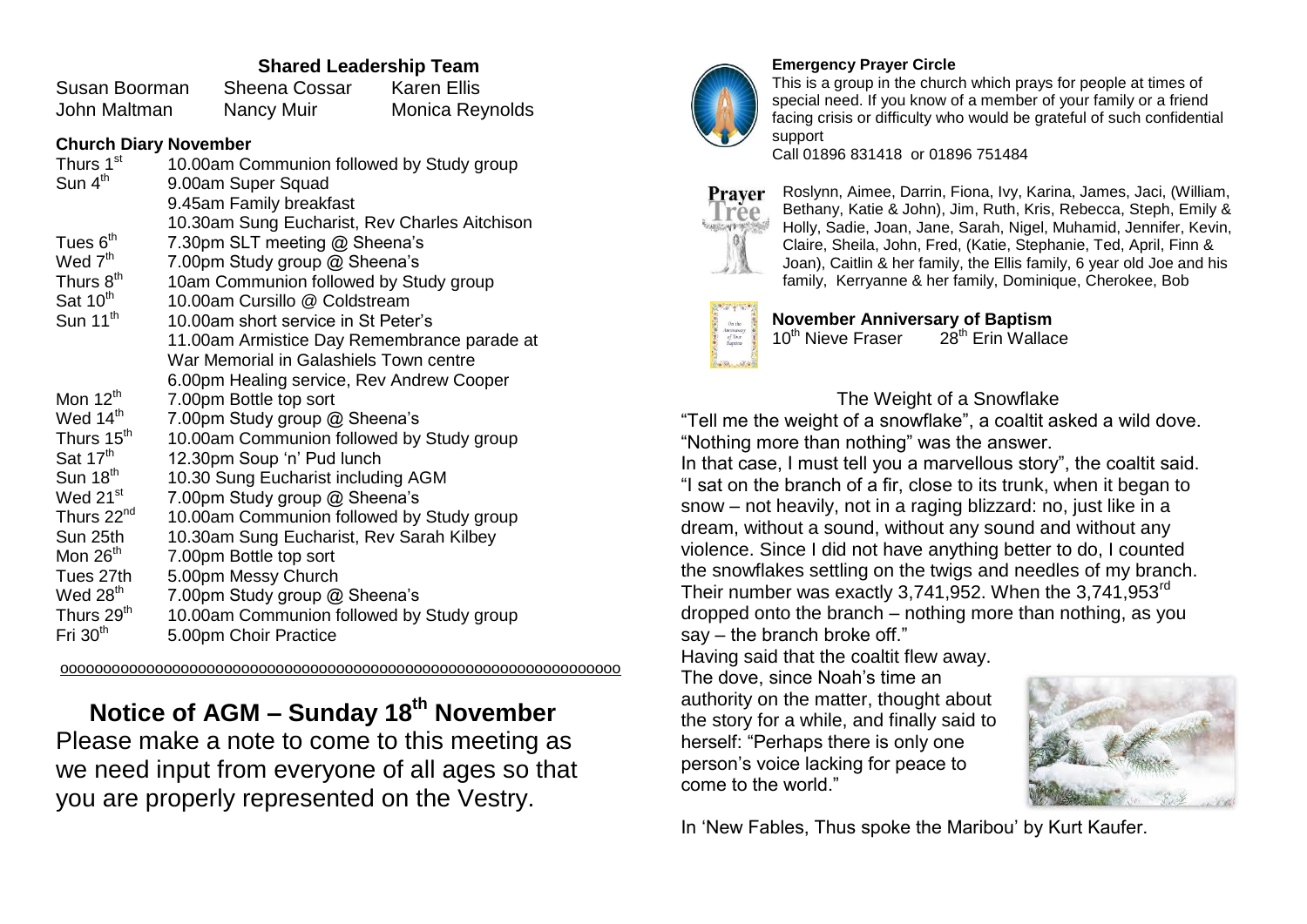

Abbey Consort, conductor James Letham, is marking the one hundredth anniversary of the end of the first World War with two concerts, firstly in Kelso Old Parish Church on Saturday 10<sup>th</sup> November and secondly in Melrose Parish

Church on Remembrance Sunday, 11<sup>th</sup> November, Both concerts start at 7.30pm and are with orchestral accompaniment.

The programme includes Haydn's Mass in the Time of War, written in 1796 at the height of Austria's conflict with Napoleonic France. Despite the title there is much joyful and ebullient music that concludes with not so much a plea but a demand for peace.

Vaughan Williams' "Dona Nobis Pacem" was composed in 1936 in the turbulent period leading up to the second World War .The poetry of Walt Whitman starkly illustrates and condemns the horror of war and death. The piece ranges from the drama of "Beat,Beat Drums" to the searing beauty of"Dirge for Two Veterans" and "Reconcilliation" and ends with a quiet plea for peace.

Complementing these works is Parry's "My Soul there is a Country" a setting of Henry Vaughan's poem "Peace". Although short it runs the full gamut of musical styles and dynamics.

The final item is Mendelssohn's Verleih uns Frieden ( Grant us Peace) , a poignant prayer that builds to a conclusion of hope for lasting peace .

Tickets, £10 in advance from Holmes of Melrose, Hector Innes, Kelso or from [jandjmcgillivray@btinternet.com](mailto:jandjmcgillivray@btinternet.com) or at the door prior to the performances

I wish I found this kind of weather this much fun!!!





#### **Sacred Spaces Retreat Weekend: 16th - 18th November 2018**

At Whitchester Christian Guest House, Nr **Hawick** 

The theme is "Connected" and we will offer some times of guided reflection, some times

of silence, and a number of creative prayer stations, as well as the opportunity to walk the prayer labyrinth and enjoy the lovely countryside around Whitchester.

The cost of the weekend is £160, but there is a limited amount of bursary money available if cost is an issue. You will find some more details on our website [www.sacredspacesretreats.co.uk](http://www.sacredspacesretreats.co.uk/) as well as our flier and application form

I have been to several Retreats organised by the Sacred Spaces Group and can heartily endorse them. They offer wonderful Spiritual refreshment and inspiration.

Yours Shirley Douglas

# **VOICES FROM THE GREAT WAR**

(compiled by Lyn MacDonald, published by Penguin, 1991).



On the ninth all Batteries were relieved by the 42nd Divisional Artillery and orders were issued to march to Quievy to rejoin the Division. We moved on 11 November-Armistice Day, and we heard the announcement of the Armistice when we were still in the Forêt de Mormal on a cheerless, dismal, cold misty day. There was no cheering or demonstration. We were all tired in body and mind, fresh from the tragic field of

battle, and this momentous announcement was too vast in its consequences to be appreciated or accepted with wild excitement. We trekked out of the wood on this dreary day in silence. We read in the papers of the tremendous celebrations in London and Paris, but we could not bring ourselves to raise even a cheer. The only feeling we had was one of great relief.

*Gunner B.O. Stokes, 13th Battery, New Zealand Field Artillery*